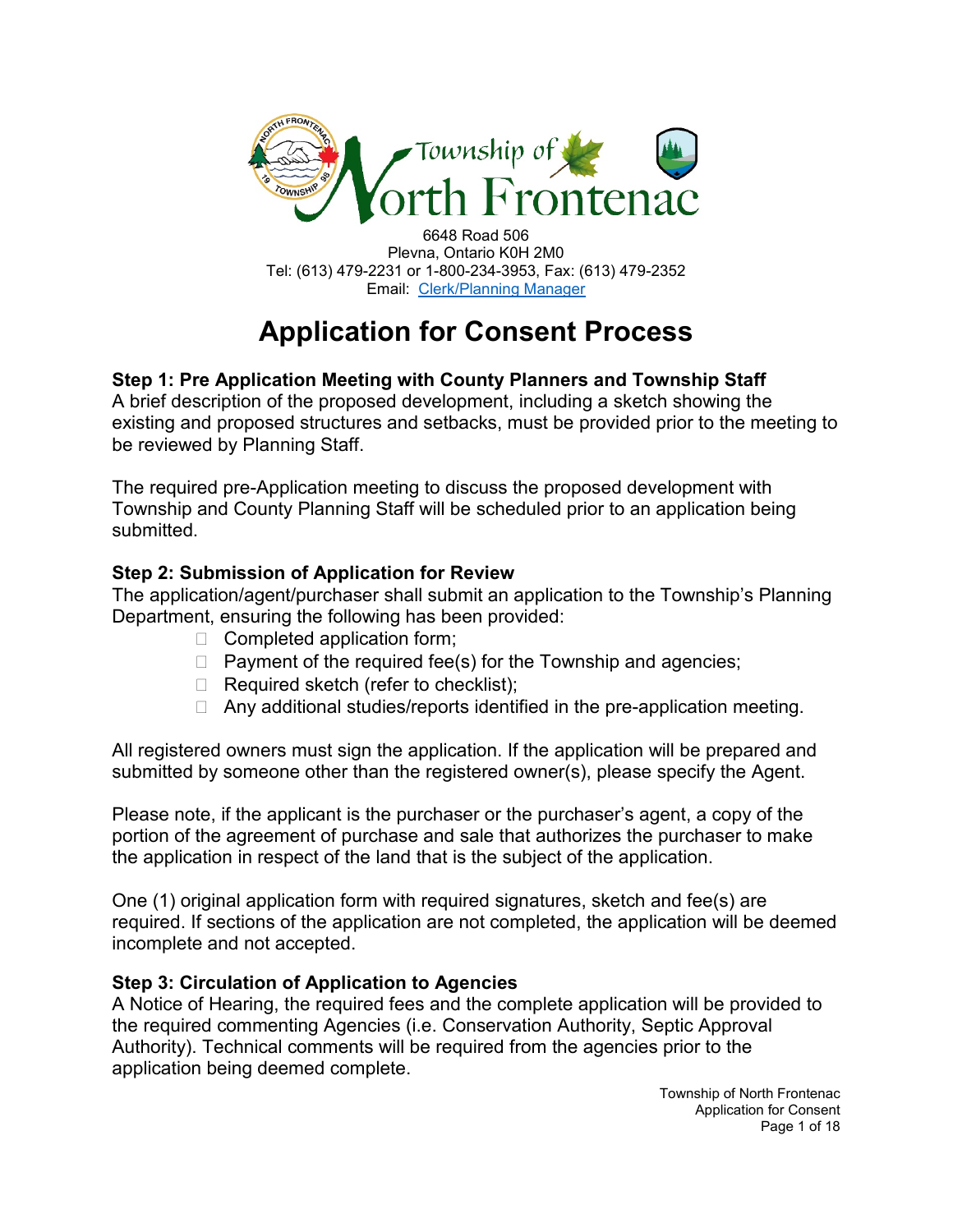The Applicant(s)/Agent will receive notification from the Township when the application has been deemed complete, including instructions for posting required notice cards. The notice cards must be posted 14 days prior to the scheduled meeting and remain posted until the decision of the Committee becomes final.

#### **Step 4: Public Notice of Application**

Neighbouring properties within 60 metres of the subject property will receive a notification letter, including the Notice of Hearing, sketch and key map. Information about the application will be available to the public on the Township's website.

Any comments received from the public will also be provided to the Applicant(s)/Agent, as well as the Committee of Adjustment and County Planners.

#### **Step 5: Hearing of Application by Committee of Adjustment**

The County Planner's report and reports from outside agencies will be provided to the Applicant(s)/Agents. All reports will be included in the public agenda.

The application will be considered by the Committee of Adjustment at the scheduled meeting. The Applicant(s)/Agents are encouraged to attend the public meeting of the Committee and will have the opportunity to speak to the application, as well as answer questions at the meeting.

Members of the public will have the opportunity to provide comments to the Committee at the public meeting.

The Committee can approve, deny, or request deferral of the application at the scheduled meeting.

#### **Step 6: Notice of Decision and Appeal**

When the Committee has made a decision, a Notice of Decision will be provided to the Applicant/Agent within 15 days outlining any conditions and next steps.

There is a 20 day appeal period after the decision of the Committee. If an appeal is received, the Application will go before the Ontario Land Tribunal and the Applicant(s)/Agent will be notified. If no appeals are received within the 20 day period, the decision of the Committee of Adjustment is deemed final.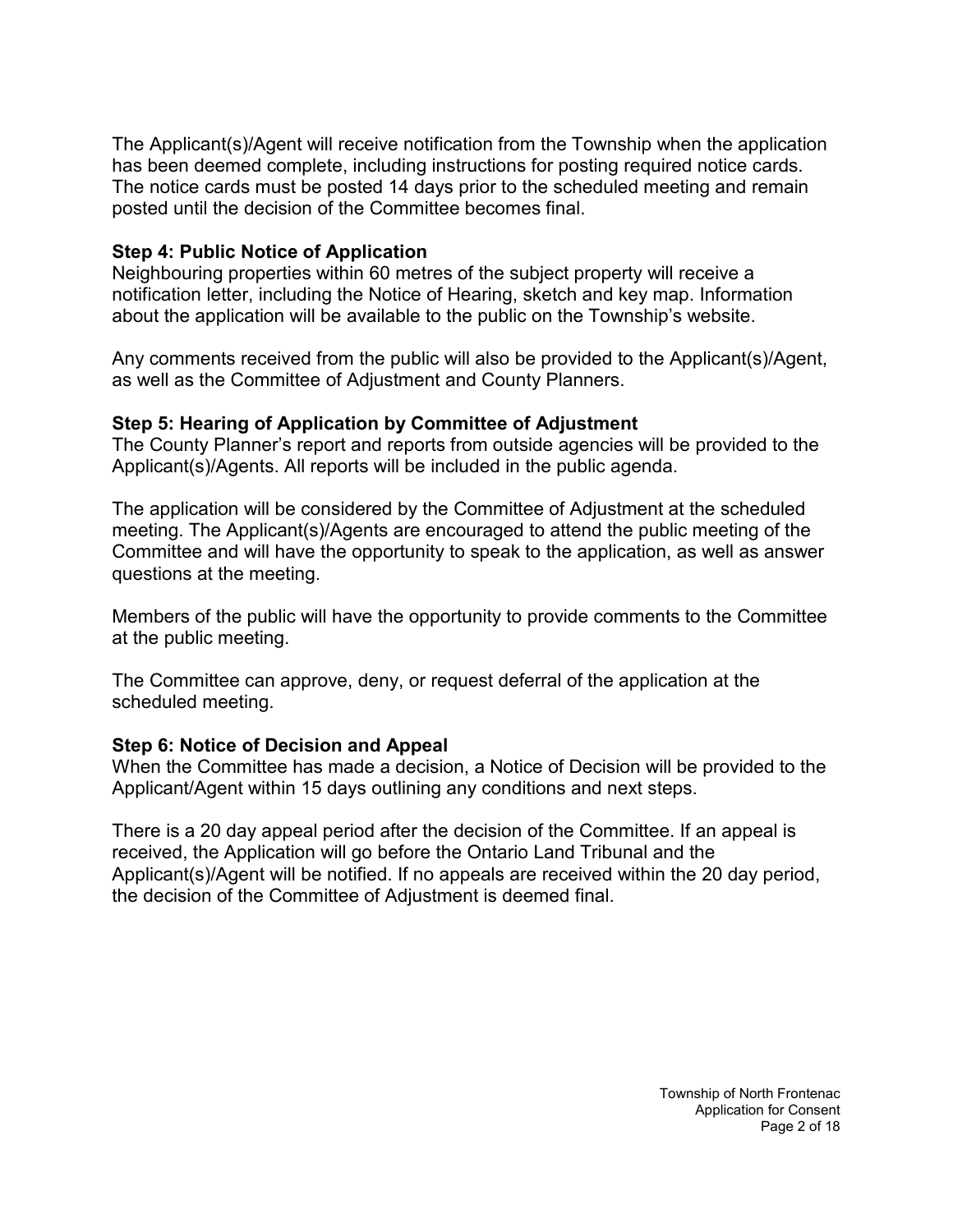I have read and understand the Consent process and understand my role within it.

**Signature** 

 $\frac{1}{2}$  ,  $\frac{1}{2}$  ,  $\frac{1}{2}$  ,  $\frac{1}{2}$  ,  $\frac{1}{2}$  ,  $\frac{1}{2}$  ,  $\frac{1}{2}$  ,  $\frac{1}{2}$  ,  $\frac{1}{2}$  ,  $\frac{1}{2}$  ,  $\frac{1}{2}$  ,  $\frac{1}{2}$  ,  $\frac{1}{2}$  ,  $\frac{1}{2}$  ,  $\frac{1}{2}$  ,  $\frac{1}{2}$  ,  $\frac{1}{2}$  ,  $\frac{1}{2}$  ,  $\frac{1$ 

\_\_\_\_\_\_\_\_\_\_\_\_\_\_\_\_\_\_\_\_\_\_\_\_\_\_\_\_\_\_\_\_ **Date** 

> Township of North Frontenac Application for Consent Page 3 of 18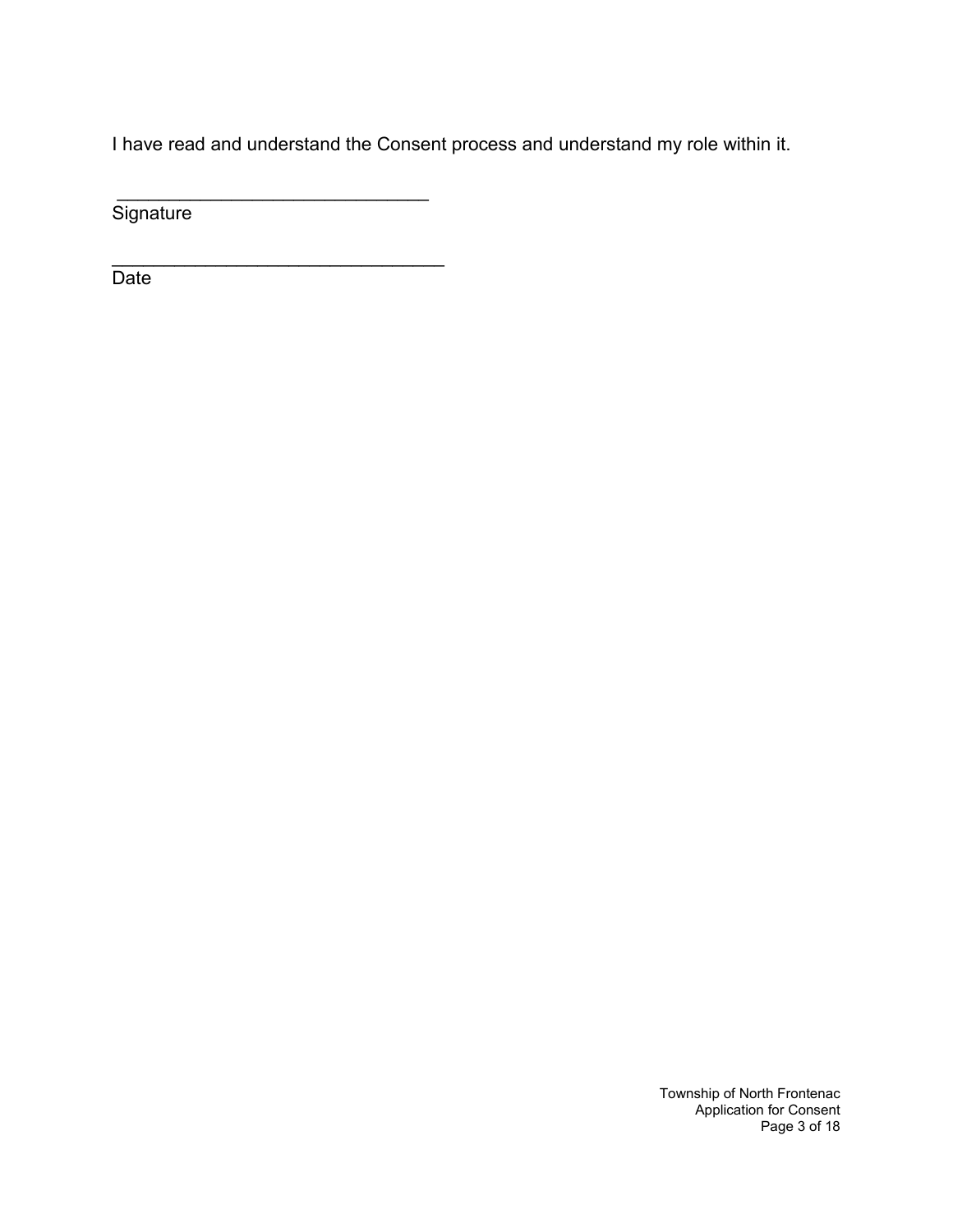# **APPLICATION FOR CONSENT SUBMISSION CHECKLIST**

It is the responsibility if the applicant or agent to make sure the application is complete, accurate and clearly identifies the required variances. Staff are not permitted to complete the form. Failure to provide all of the required information may result in processing delays of the application.

### **Required Documents**

- 1. Complete application, including commissioned signature(s) and Agent Authorization Form (if required)
- 2. Township application fee
- 3. Agency fees
- 4. Detailed property sketch showing existing and proposed development
- 5. One (1) copy of Deed/Transfer of land showing name of current owner(s) and legal description of property (if available)
- 6. One (1) copy of an Ontario Land Surveyor survey (if available)
- 7. Septic inspection report (if available)
- 8. Required studies (i.e. Environment Impact Study, Slope Stability) as determined by the County Planners at the pre application meeting.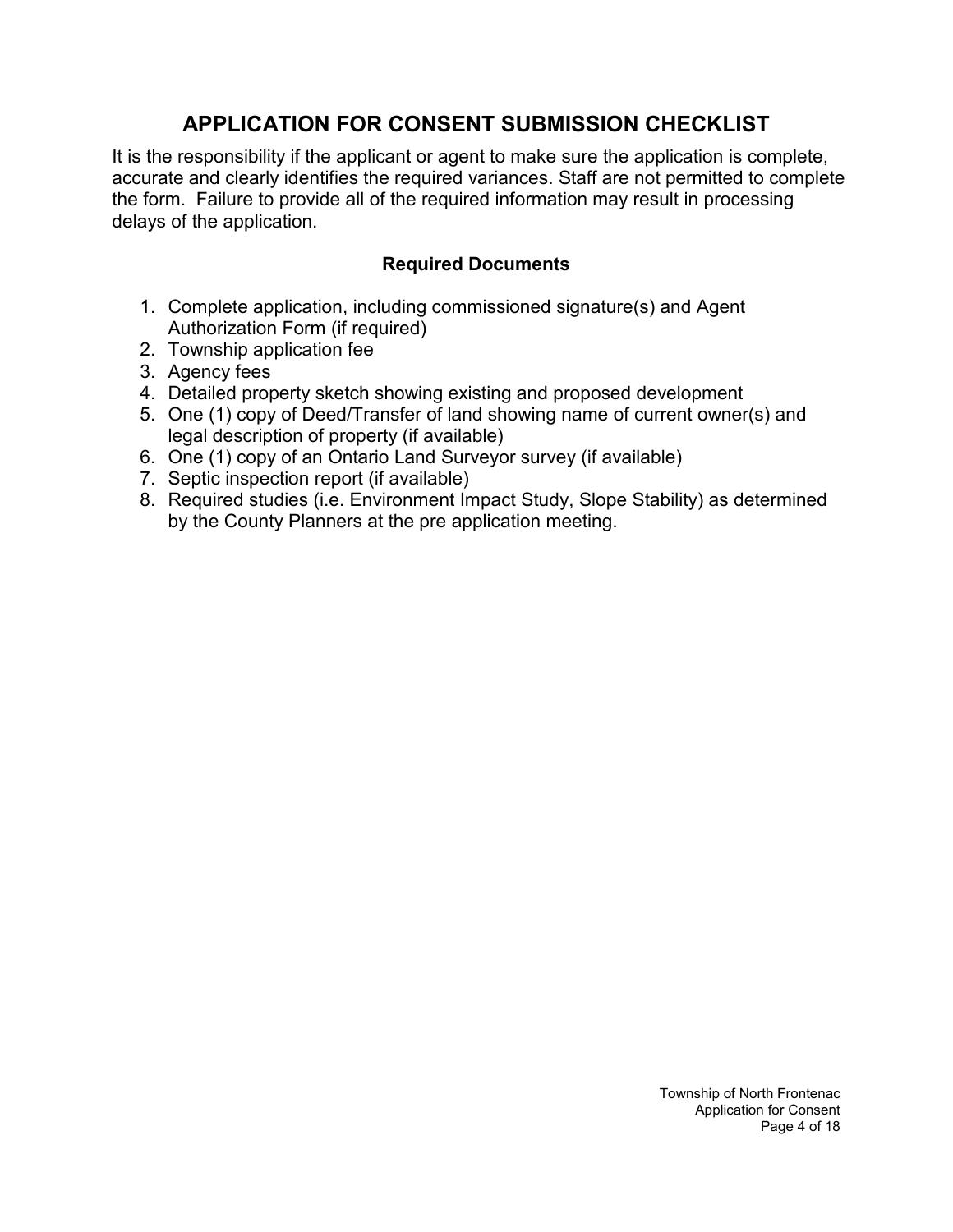# **REQUIRED SKETCH CHECKLIST**

The site plan must be submitted including all the information contained in the checklist below. The plan should be colour coded as follows:

RED - Severed parcel(s) (unless the severed "parcel" is a right of way or easement only)

GREEN - Retained parcel(s)

ORANGE – Right of Way - all rights of ways or easements should be shown in orange only, even if it also represents the severed "parcel"

BLUE - Lot Addition - the lands to which the severed lot is being added.

It is important the sketches be drawn with accurate dimensions and measurement using either metric (metres) **OR** imperial (feet) units with the following included on the sketches:

- Boundaries and dimensions of property the part that is to be severed and the part to be retained
- Boundaries and dimensions of any land owned by the owner of the subject land and that abuts the subject land
- Location, size and type of all existing and proposed buildings (including decks) and structures on property
- Distance of all buildings and structures from shoreline/high water mark, front yard lot line, rear yard lot line and both side yard lot lines; and proposed lot Lines
- Location of septic system and well, including setbacks to lot lines and structures; and proposed lot lines
- Approximate location of any natural or artificial features on the property and adjacent lands that may affect the application (i.e. lake, watercourses, wetlands, steep slopes)
- Location and name of any roads within or abutting the property (i.e. Road Allowance, Private Lane, Right-of-Way)
- Location of existing and proposed driveway on the property
- Location and nature of any easement affecting the subject property
- Current uses on adjacent lands (i.e. residential, vacant, etc.)
- Location of all land previously severed from the parcel originally acquired by the current owner(s) of subject land

Note: Please use the same measurement units (metric or imperial) throughout the application and on the sketch.

If you do not have a survey plan, a sketch to scale is required. It is very important the dimensions shown on the sketch and in the application are accurate. If you are unable to obtain accurate measurements, you should considered engaging the services of an Ontario Land Surveyor to either prepare the sketch or make preliminary calculations for you.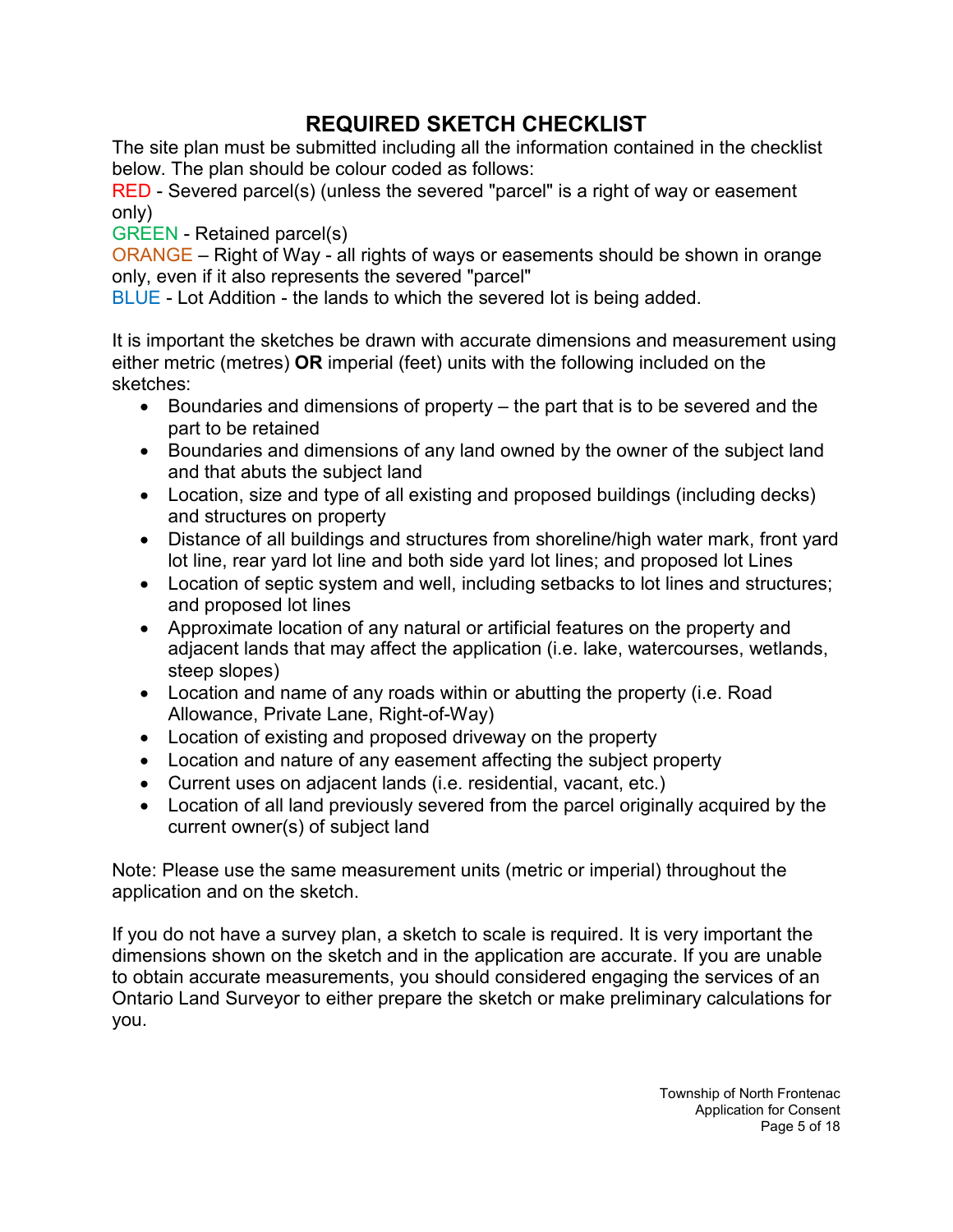

## **APPLICATION FOR CONSENT**

The undersigned hereby applies to the Committee of Adjustment for the Township of North Frontenac under Section 50 of the Planning Act, as described in this application, for a consent.

\_\_\_\_\_\_\_\_\_\_\_\_\_\_\_\_\_\_\_\_\_\_\_\_\_\_\_\_\_\_\_\_\_\_\_\_\_\_\_\_\_\_\_\_\_\_\_\_\_\_\_\_\_\_\_\_\_\_\_\_\_\_\_\_\_\_\_\_\_\_

\_\_\_\_\_\_\_\_\_\_\_\_\_\_\_\_\_\_\_\_\_\_\_\_\_\_\_\_\_\_\_\_\_\_\_\_\_\_\_\_\_\_\_\_\_\_\_\_\_\_\_\_\_\_\_\_\_\_\_\_\_\_\_\_\_\_\_\_\_\_

\_\_\_\_\_\_\_\_\_\_\_\_\_\_\_\_\_\_\_\_\_\_\_\_\_\_\_\_\_\_\_\_\_\_\_\_\_\_\_\_\_\_\_\_\_\_\_\_\_\_\_\_\_\_\_\_\_\_\_\_\_\_\_\_\_\_\_\_\_\_

\_\_\_\_\_\_\_\_\_\_\_\_\_\_\_\_\_\_\_\_\_\_\_\_\_\_\_\_\_\_\_\_\_\_\_\_\_\_\_\_\_\_\_\_\_\_\_\_\_\_\_\_\_\_\_\_\_\_\_\_\_\_\_\_\_\_\_\_\_\_

\_\_\_\_\_\_\_\_\_\_\_\_\_\_\_\_\_\_\_\_\_\_\_\_\_\_\_\_\_\_\_\_\_\_\_\_\_\_\_\_\_\_\_\_\_\_\_\_\_\_\_\_\_\_\_\_\_\_\_\_\_\_\_\_\_\_\_\_\_\_

\_\_\_\_\_\_\_\_\_\_\_\_\_\_\_\_\_\_\_\_\_\_\_\_\_\_\_\_\_\_\_\_\_\_\_\_\_\_\_\_\_\_\_\_\_\_\_\_\_\_\_\_\_\_\_\_\_\_\_\_\_\_\_\_\_\_\_\_\_\_

**Applicant Information** – Please note: Must include all partied listed on the Deed.

Applicant Name(s) – All Registered Property Owner(s)

Mailing Address:

Phone Number: \_\_\_\_\_\_\_\_\_\_\_\_\_\_\_\_\_\_\_\_\_\_\_\_\_\_\_\_\_\_\_\_\_\_\_\_\_\_\_\_\_\_\_\_\_\_\_\_\_\_\_\_\_\_\_\_\_

E-mail Address: **E-mail Address:**  $\overline{a}$ 

**Agent Information** – Please note the Authorization for Agent form must be submitted with the application. All communication shall be provided to the owner and agent.

\_\_\_\_\_\_\_\_\_\_\_\_\_\_\_\_\_\_\_\_\_\_\_\_\_\_\_\_\_\_\_\_\_\_\_\_\_\_\_\_\_\_\_\_\_\_\_\_\_\_\_\_\_\_\_\_\_\_\_\_\_\_\_\_\_\_\_\_\_\_

\_\_\_\_\_\_\_\_\_\_\_\_\_\_\_\_\_\_\_\_\_\_\_\_\_\_\_\_\_\_\_\_\_\_\_\_\_\_\_\_\_\_\_\_\_\_\_\_\_\_\_\_\_\_\_\_\_\_\_\_\_\_\_\_\_\_\_\_\_\_

\_\_\_\_\_\_\_\_\_\_\_\_\_\_\_\_\_\_\_\_\_\_\_\_\_\_\_\_\_\_\_\_\_\_\_\_\_\_\_\_\_\_\_\_\_\_\_\_\_\_\_\_\_\_\_\_\_\_\_\_\_\_\_\_\_\_\_\_\_\_

\_\_\_\_\_\_\_\_\_\_\_\_\_\_\_\_\_\_\_\_\_\_\_\_\_\_\_\_\_\_\_\_\_\_\_\_\_\_\_\_\_\_\_\_\_\_\_\_\_\_\_\_\_\_\_\_\_\_\_\_\_\_\_\_\_\_\_\_\_\_

Name of Authorized Agent:

Mailing Address:

Phone Number: \_\_\_\_\_\_\_\_\_\_\_\_\_\_\_\_\_\_\_\_\_\_\_\_\_\_\_\_\_\_\_\_\_\_\_\_\_\_\_\_\_\_\_\_\_\_\_\_\_\_\_\_\_\_\_\_\_

E-mail Address: **E-mail Address: E-mail Address:**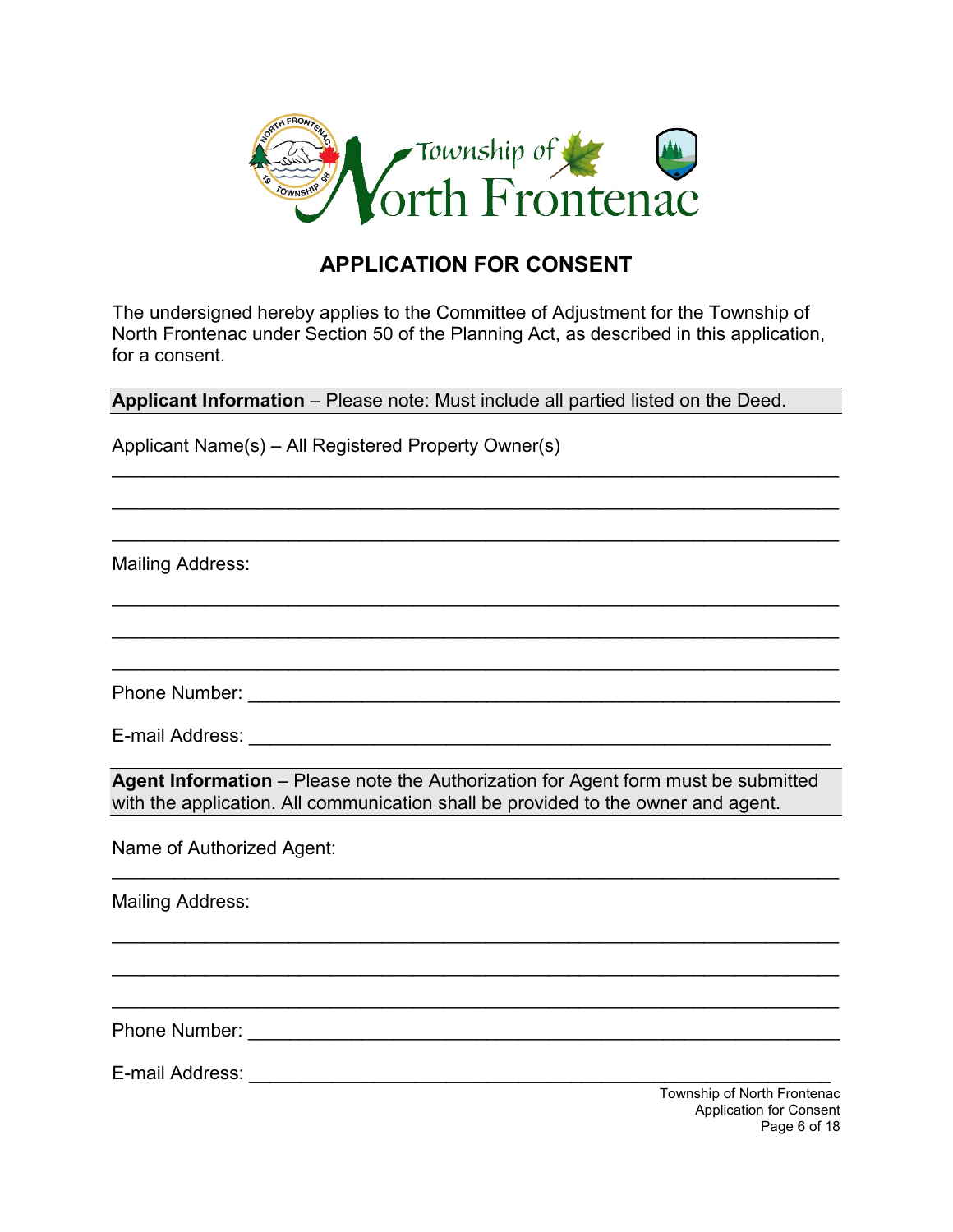**Authorization for Agent (if applicable) – Must be signed by all parties listed on the Deed**

I/ We, the undersigned, being the registered property owner(s) of

\_\_\_\_\_\_\_\_\_\_\_\_\_\_\_\_\_\_\_\_\_\_\_\_\_\_\_\_\_\_\_\_\_\_\_\_\_\_\_\_\_\_\_\_\_\_\_\_\_\_\_\_\_\_\_\_\_\_\_\_\_\_\_\_\_\_\_ (Legal description and/or municipal address)

Hereby authorize \_\_\_\_\_\_\_\_\_\_\_\_\_\_\_\_\_\_\_\_\_\_\_\_\_\_\_\_\_\_\_\_\_\_\_\_\_\_\_\_\_\_\_\_\_\_\_\_\_\_\_\_\_\_

(Name of authorized agent)

as the Agent for the purpose of submitting an Application and acting on my/our behalf in relation to said Application.

| Dated this | uav ∩* |  |  |
|------------|--------|--|--|
|            |        |  |  |

\_\_\_\_\_\_\_\_\_\_\_\_\_\_\_\_\_\_\_\_\_\_\_\_\_\_\_\_\_\_\_\_\_\_\_\_\_\_\_\_\_\_\_\_\_\_\_\_\_\_\_

\_\_\_\_\_\_\_\_\_\_\_\_\_\_\_\_\_\_\_\_\_\_\_\_\_\_\_\_\_\_\_\_\_\_\_\_\_\_\_\_\_\_\_\_\_\_\_\_\_\_\_

(Signature of the property owner)

(Signature of the property owner)

Township of North Frontenac Application for Consent Page 7 of 18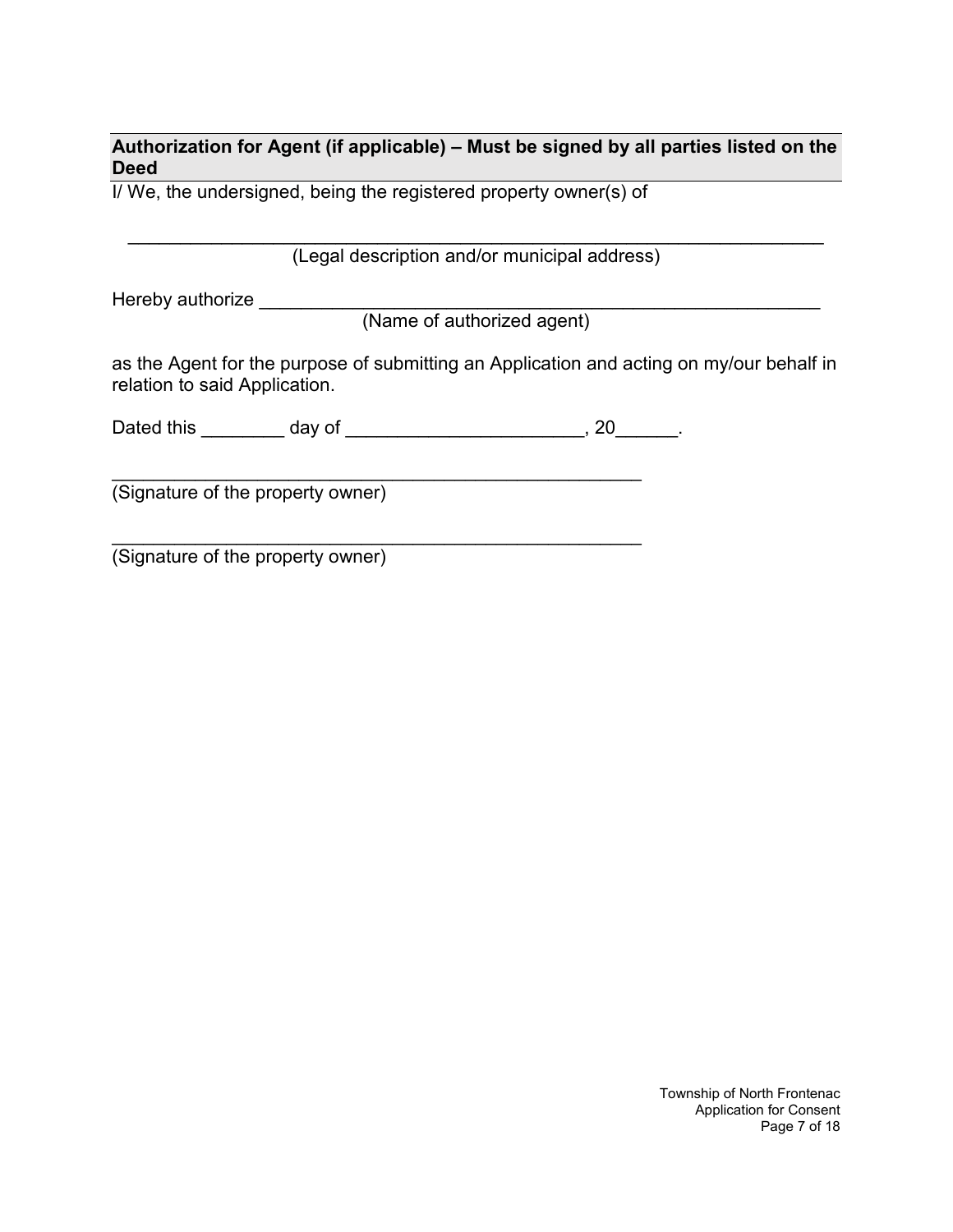# **Subject Property Information** Assessment Roll Number: 1042 **and Serverse Engineering Contract Contract Contract Contract Contract Contract Contract Contract Contract Contract Contract Contract Contract Contract Contract Contract Contract Contract Contr** Lot: Concession: concession: contract and the Subdivision Lot: Concession: contract and the Plan No. Geographic Township: Barrie Clarendon Miller Palmerston N. Canonto S. Canonto Civic Address of Property: \_\_\_\_\_\_\_\_\_\_\_\_\_\_\_\_\_\_\_\_\_\_\_\_\_\_\_\_\_\_\_\_\_\_\_\_\_\_\_\_\_\_\_\_\_\_\_\_ Date Subject land was acquired by current owner: Frontage (Water) \_\_\_\_\_\_\_\_\_\_\_\_\_\_\_\_\_ Frontage (Road) \_\_\_\_\_\_\_\_\_\_\_\_\_\_\_\_\_\_ Lot Area \_\_\_\_\_\_\_\_\_\_\_\_\_\_\_\_\_\_\_\_\_\_\_\_\_ Lot Depth\_\_\_\_\_\_\_\_\_\_\_\_\_\_\_\_\_\_\_\_\_\_\_\_\_\_\_\_\_\_\_\_\_ \_\_\_\_\_\_\_\_\_\_\_\_\_\_\_\_\_\_\_\_\_\_\_\_\_\_\_\_\_\_\_\_\_\_\_\_\_\_\_\_\_\_\_ Any Easement(s)/Covenant(s) Distance of Docking from Property \_\_\_\_\_\_\_\_\_\_\_\_ Nearest Public Road \_\_\_\_\_\_\_\_\_\_\_\_\_ \_\_\_\_\_\_\_\_\_\_\_\_\_\_\_\_\_\_\_\_\_\_\_\_\_\_\_\_\_\_\_\_\_\_\_\_\_\_\_\_\_\_\_\_\_\_\_\_\_\_\_\_ Other – Explain: Access to Property is by: □ Provincial Highway The Township Road □ Private Lane **Right-of-Way**  $\square$ Water Access Only\* - Provide location of parking and docking facilities: \_\_\_\_\_\_\_\_\_\_\_\_\_\_\_\_\_\_\_\_\_\_\_\_\_\_\_\_\_\_\_\_\_\_\_\_\_\_\_\_\_\_\_\_\_\_\_\_\_\_\_\_\_\_\_\_\_\_\_\_\_\_\_\_\_\_\_\_ \*The Applicant is responsible for providing transportation to a water access property for the required site inspections. **Property Features** □ Waterbody **Steep slope (slope greater than 3:1)** □ At Capacity Lake **Drainage Concerns**  Wetland or marsh  $\Box$  None of the above apply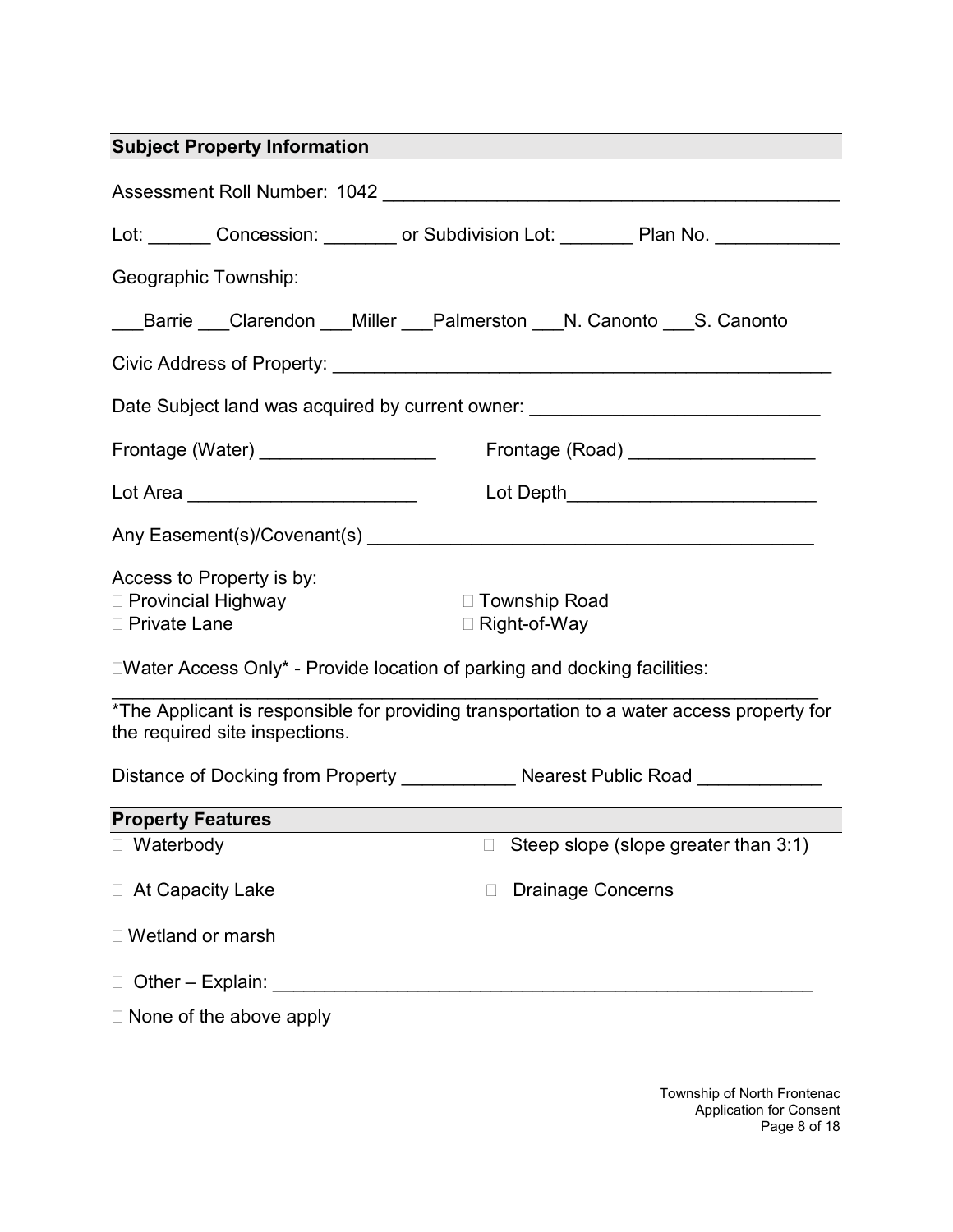| <b>Property Servicing - Water (Retained and Severed)</b>                          |                            |  |  |
|-----------------------------------------------------------------------------------|----------------------------|--|--|
| □ Privately Owned and Operated Well                                               | □ Lake Water               |  |  |
| □ Privately Owned and Operated Cistern                                            |                            |  |  |
|                                                                                   |                            |  |  |
| $\Box$ None of the above apply                                                    |                            |  |  |
| <b>Property Servicing - Sewage (Retained and Severed)</b>                         |                            |  |  |
| Privately Owned and Operated Individual Septic System                             |                            |  |  |
| □ Leaching Bed (Class 4)                                                          | □ Greywater Pit (Class 2)  |  |  |
| □ Holding Tank (Class 5)                                                          | □ Privy/Outhouse (Class 1) |  |  |
|                                                                                   |                            |  |  |
| $\Box$ None of the above apply                                                    |                            |  |  |
| <b>Property Servicing - Storm Drainage (Retained and Severed)</b>                 |                            |  |  |
| □ Ditches □ Swales □ Other ______________________                                 |                            |  |  |
| <b>Property Servicing - Other Services (Retained and Severed)</b>                 |                            |  |  |
| □ School Busing □ Electricity □ Approved Entrance □ Civic Address                 |                            |  |  |
| <b>Land Use Designations</b>                                                      |                            |  |  |
|                                                                                   |                            |  |  |
|                                                                                   |                            |  |  |
|                                                                                   |                            |  |  |
|                                                                                   |                            |  |  |
| Proposed Use of Subject Land(s) if different from existing use: _________________ |                            |  |  |

\_\_\_\_\_\_\_\_\_\_\_\_\_\_\_\_\_\_\_\_\_\_\_\_\_\_\_\_\_\_\_\_\_\_\_\_\_\_\_\_\_\_\_\_\_\_\_\_\_\_\_\_\_\_\_\_\_\_\_\_\_\_\_\_\_\_\_\_\_\_

Township of North Frontenac Application for Consent Page 9 of 18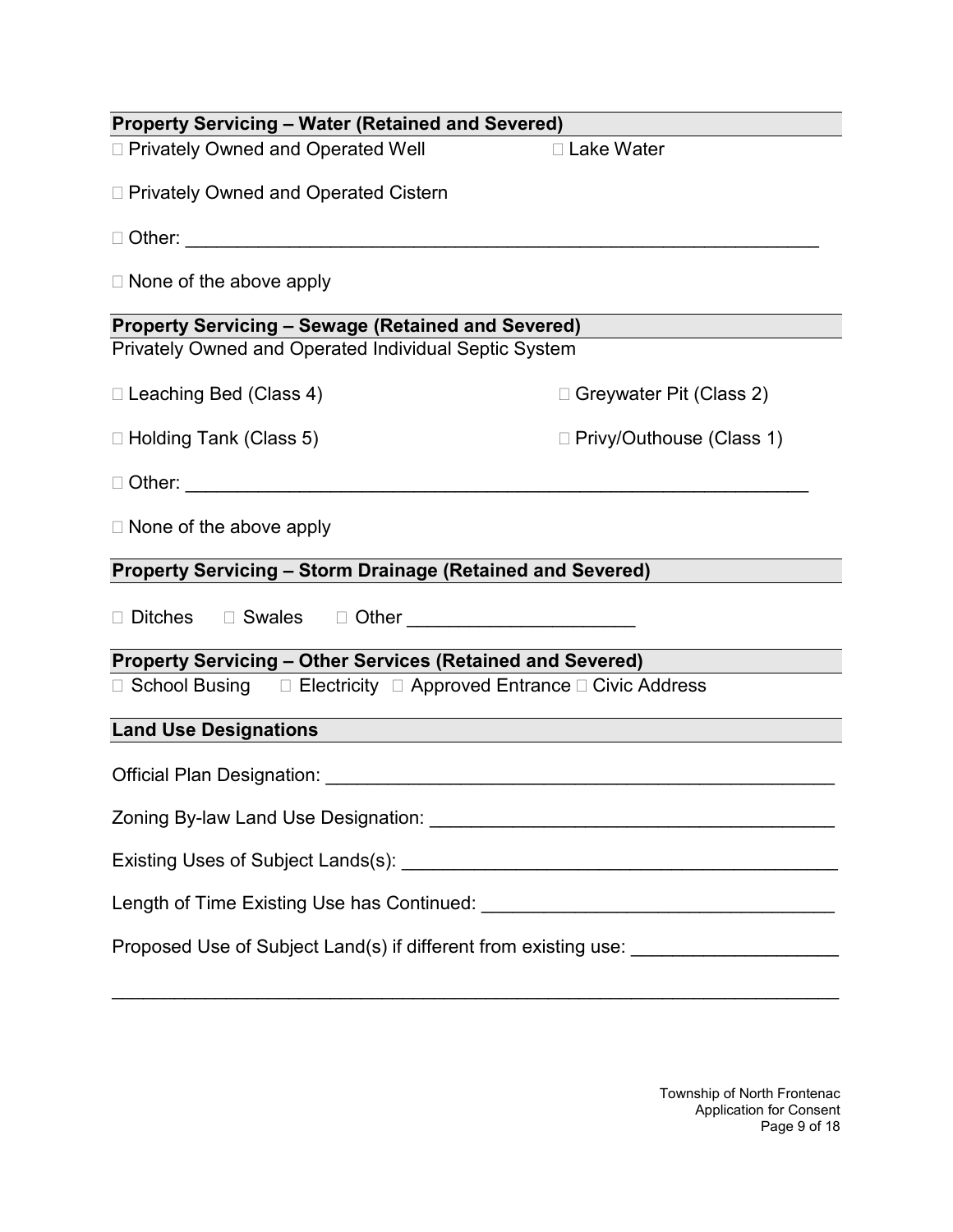#### **Reason for Application for Consent**

□ Creation of New Lot (Complete Section A)

□ Lot Addition/Lot Line Adjustment (Compete Section B) - Please indicate the lands to which the parcel will be added:

\_\_\_\_\_\_\_\_\_\_\_\_\_\_\_\_\_\_\_\_\_\_\_\_\_\_\_\_\_\_\_\_\_\_\_\_\_\_\_\_\_\_\_\_\_\_\_\_\_\_\_\_\_\_\_\_\_\_\_\_\_\_\_\_\_\_\_\_\_\_ \_\_\_\_\_\_\_\_\_\_\_\_\_\_\_\_\_\_\_\_\_\_\_\_\_\_\_\_\_\_\_\_\_\_\_\_\_\_\_\_\_\_\_\_\_\_\_\_\_\_\_\_\_\_\_\_\_\_\_\_\_\_\_\_\_\_\_\_\_\_

□ Right-of-Way or Easement (Complete Section C)

□ Correction of Title

□ Lease

□ Charge/Discharge of Mortgage

Other \_\_\_\_\_\_\_\_\_\_\_\_\_\_\_\_\_\_\_\_\_\_\_\_\_\_\_\_\_\_\_\_\_\_\_\_\_\_\_\_\_\_\_\_\_\_\_\_\_\_\_\_\_\_\_\_\_\_\_\_

If known, please provide the name of the person to whom the land or the interest in the land is to be transferred, charged or leased:

\_\_\_\_\_\_\_\_\_\_\_\_\_\_\_\_\_\_\_\_\_\_\_\_\_\_\_\_\_\_\_\_\_\_\_\_\_\_\_\_\_\_\_\_\_\_\_\_\_\_\_\_\_\_\_\_\_\_\_\_\_\_\_\_\_\_\_\_

**Section A. Creation of New Lot – Complete this Section Only**

#### **Description of Retained Lot:**

| Frontage (Water) ____________________       | Frontage (Road) ____________________     |
|---------------------------------------------|------------------------------------------|
| Area _____________                          | Depth __________________                 |
|                                             |                                          |
|                                             |                                          |
| Current Use: <u>_______________________</u> | Proposed Use: __________________________ |
|                                             |                                          |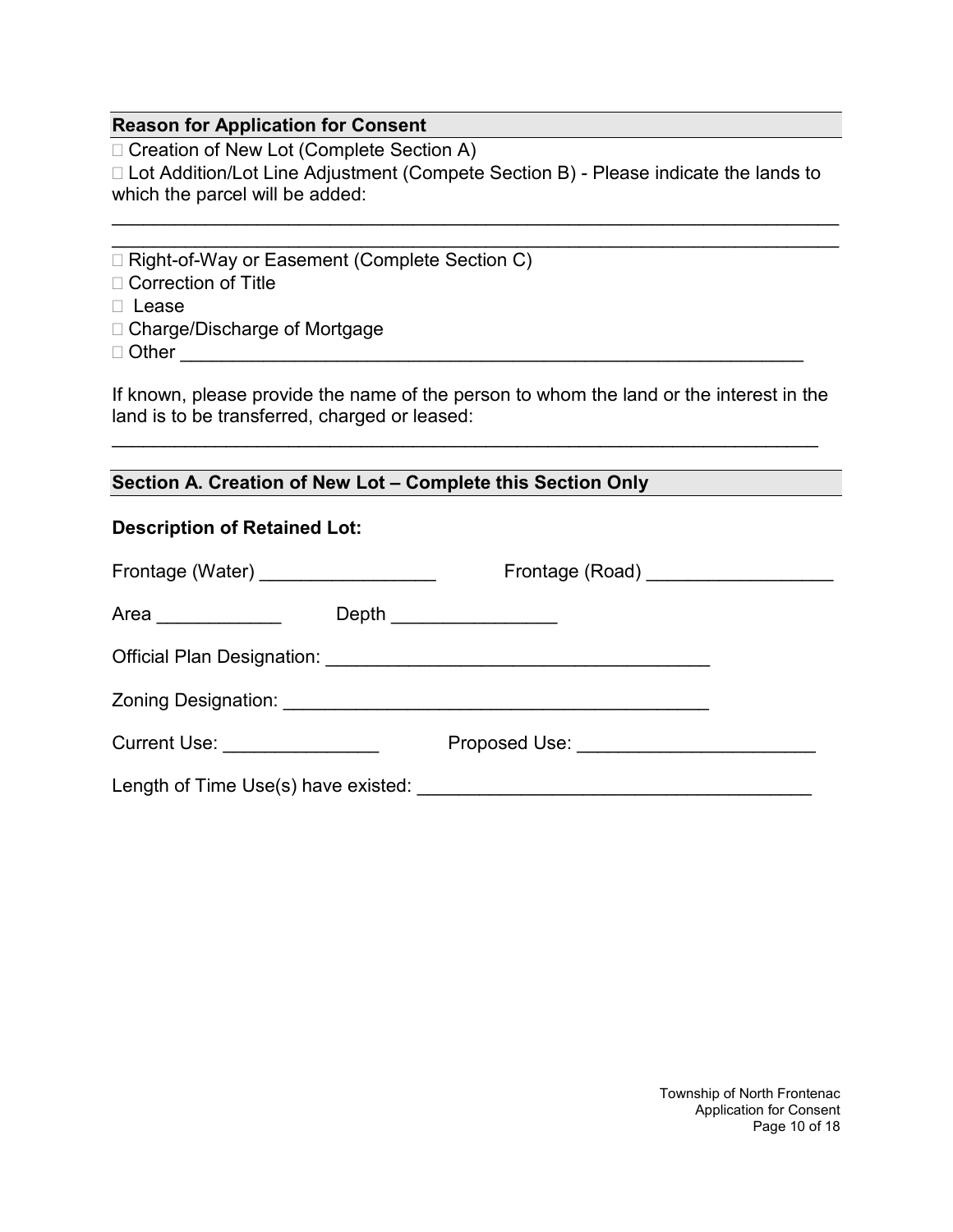## **Description of Severed Lot #1:**

| Frontage (Water) ___________________            | Frontage (Road) _____________________     |
|-------------------------------------------------|-------------------------------------------|
| Area _______________   Depth _________________  |                                           |
|                                                 |                                           |
|                                                 |                                           |
|                                                 |                                           |
|                                                 |                                           |
| <b>Description of Severed Lot #2:</b>           |                                           |
|                                                 |                                           |
| Area _______________  Depth _________________   |                                           |
|                                                 |                                           |
|                                                 |                                           |
|                                                 |                                           |
|                                                 |                                           |
| <b>Description of Severed Lot #3:</b>           |                                           |
| Frontage (Water) __________________             | Frontage (Road) _____________________     |
| Area ________________  Depth __________________ |                                           |
|                                                 |                                           |
|                                                 |                                           |
| Current Use: _________________                  | Proposed Use: ___________________________ |
|                                                 |                                           |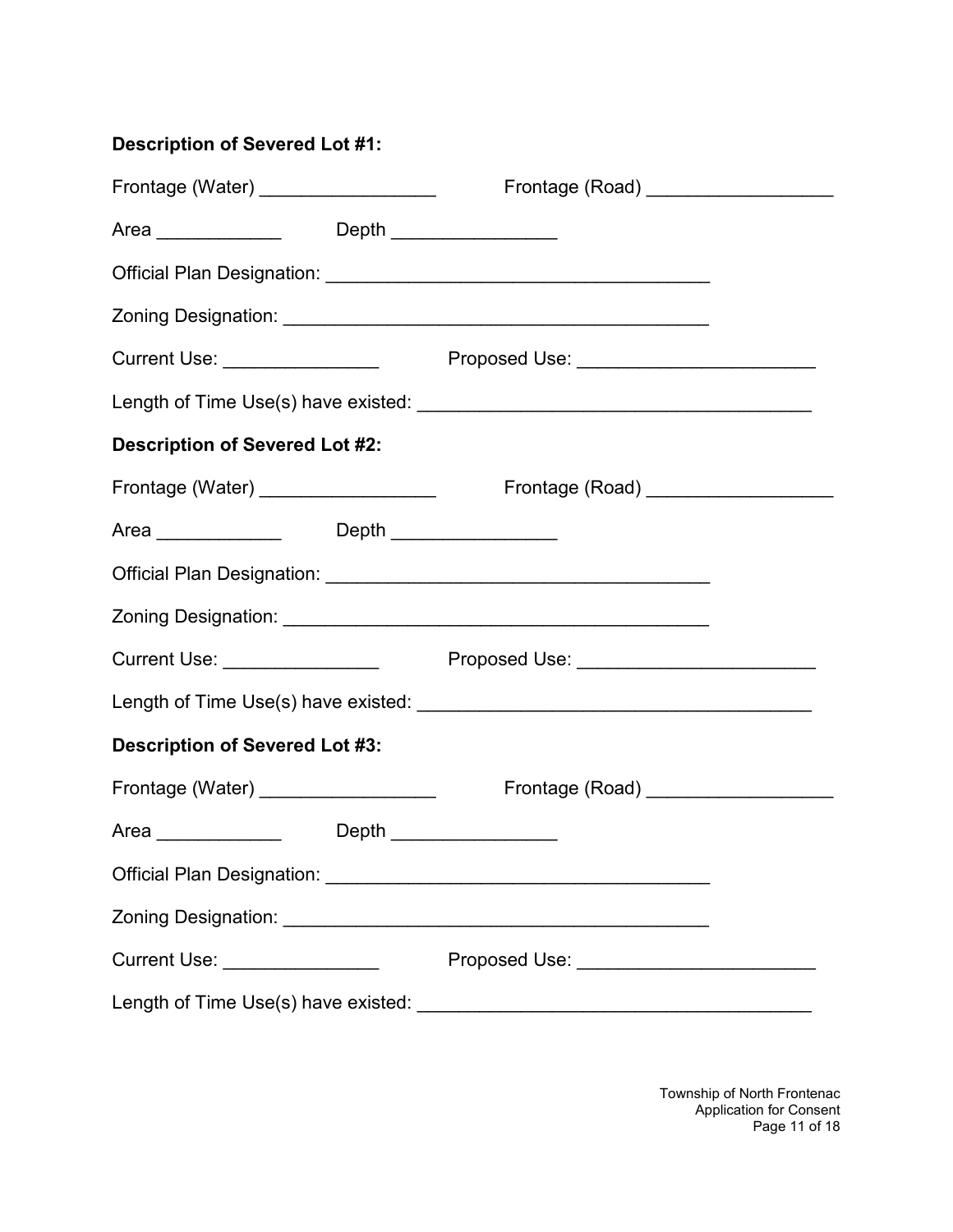| Section B. Lot Addition - Complete this Section Only |  |
|------------------------------------------------------|--|
|------------------------------------------------------|--|

## **Proposed Lot Addition**

| Frontage (Water) ___________________                     |       | Frontage (Road) _____________________                           |
|----------------------------------------------------------|-------|-----------------------------------------------------------------|
| Area _______________  Depth ________________             |       |                                                                 |
|                                                          |       |                                                                 |
|                                                          |       |                                                                 |
|                                                          |       |                                                                 |
|                                                          |       |                                                                 |
| <b>Proposed New Lot</b>                                  |       | (Lot to which Proposed Parcel is Added + Proposed Lot Addition) |
|                                                          |       |                                                                 |
| Area _______________  Depth _________________            |       |                                                                 |
|                                                          |       |                                                                 |
|                                                          |       |                                                                 |
|                                                          |       |                                                                 |
|                                                          |       |                                                                 |
|                                                          |       | Proposed Retained Lot (Original Parcel - Proposed Lot Addition) |
| Frontage (Water) ____________________                    |       | Frontage (Road) ___________________                             |
| Area<br>the control of the control of the control of the | Depth |                                                                 |
|                                                          |       |                                                                 |
|                                                          |       |                                                                 |
| Current Use: ________________                            |       | Proposed Use: ____________________________                      |
|                                                          |       |                                                                 |
|                                                          |       | Township of North Frontenac                                     |

Application for Consent Page 12 of 18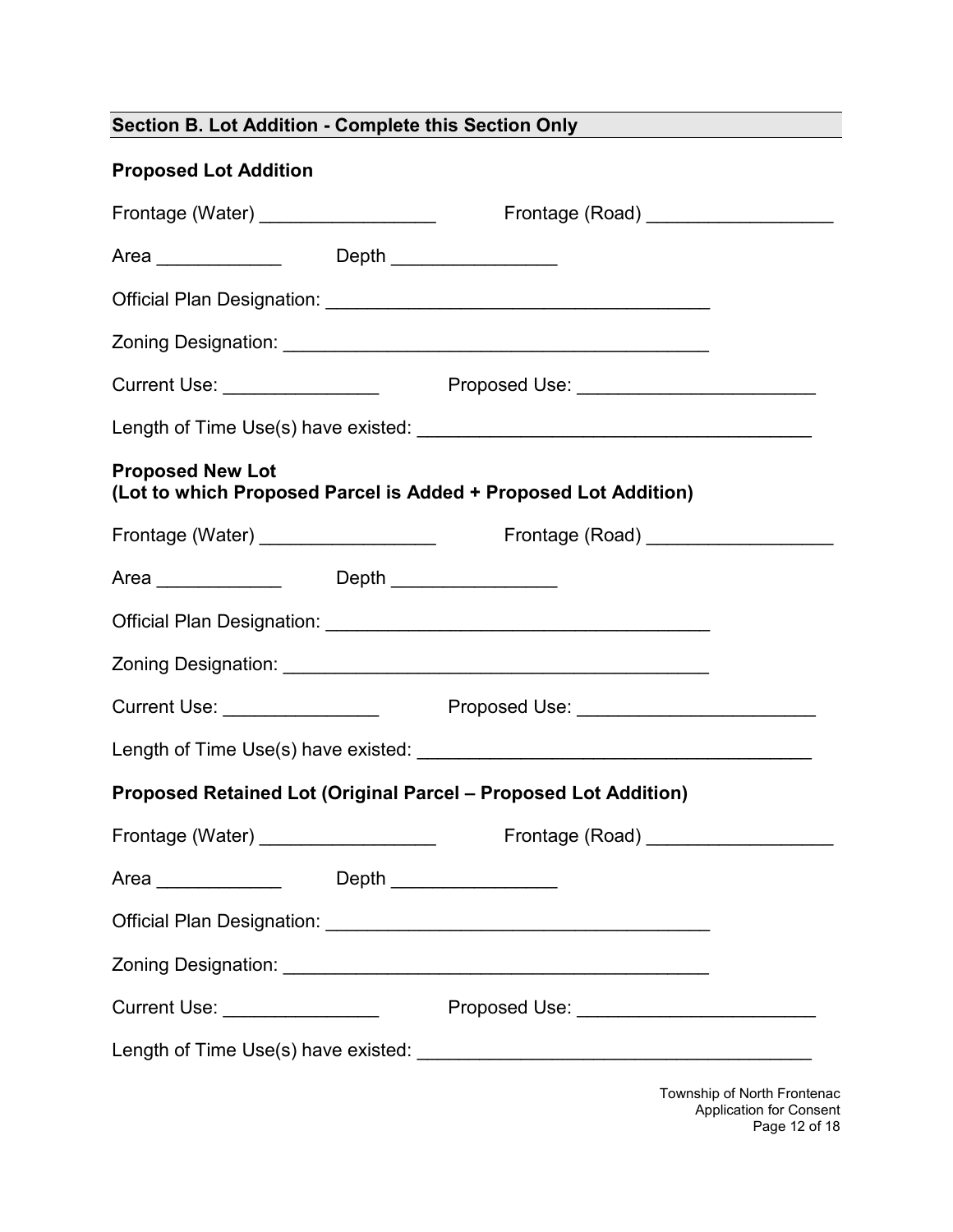| Section C. Right-of-Way - Complete this Section Only |                                                                                        |  |  |
|------------------------------------------------------|----------------------------------------------------------------------------------------|--|--|
|                                                      | Area _______________  Length _________________  Width________________                  |  |  |
|                                                      | Current Use: ____________________    Proposed Use: _____________________________       |  |  |
|                                                      |                                                                                        |  |  |
| Length of Time Use has existed (if applicable):      |                                                                                        |  |  |
|                                                      | <b>Existing Buildings or Structures on Subject Property (including Septic Systems)</b> |  |  |
|                                                      |                                                                                        |  |  |
|                                                      | Building Area (Footprint): _______________ Building Height (# of Storeys): ______      |  |  |
|                                                      |                                                                                        |  |  |
|                                                      | Side Yard Setback: ______________________ Side Yard Setback: ___________________       |  |  |
|                                                      |                                                                                        |  |  |
|                                                      | Building Area (Footprint): _______________ Building Height (# of Storeys): ______      |  |  |
|                                                      |                                                                                        |  |  |
|                                                      | Side Yard Setback: ______________________Side Yard Setback: ____________________       |  |  |
|                                                      |                                                                                        |  |  |
|                                                      | Building Area (Footprint): _______________ Building Height (# of Storeys): ______      |  |  |
|                                                      |                                                                                        |  |  |
|                                                      | Side Yard Setback: ____________________Side Yard Setback: ________________             |  |  |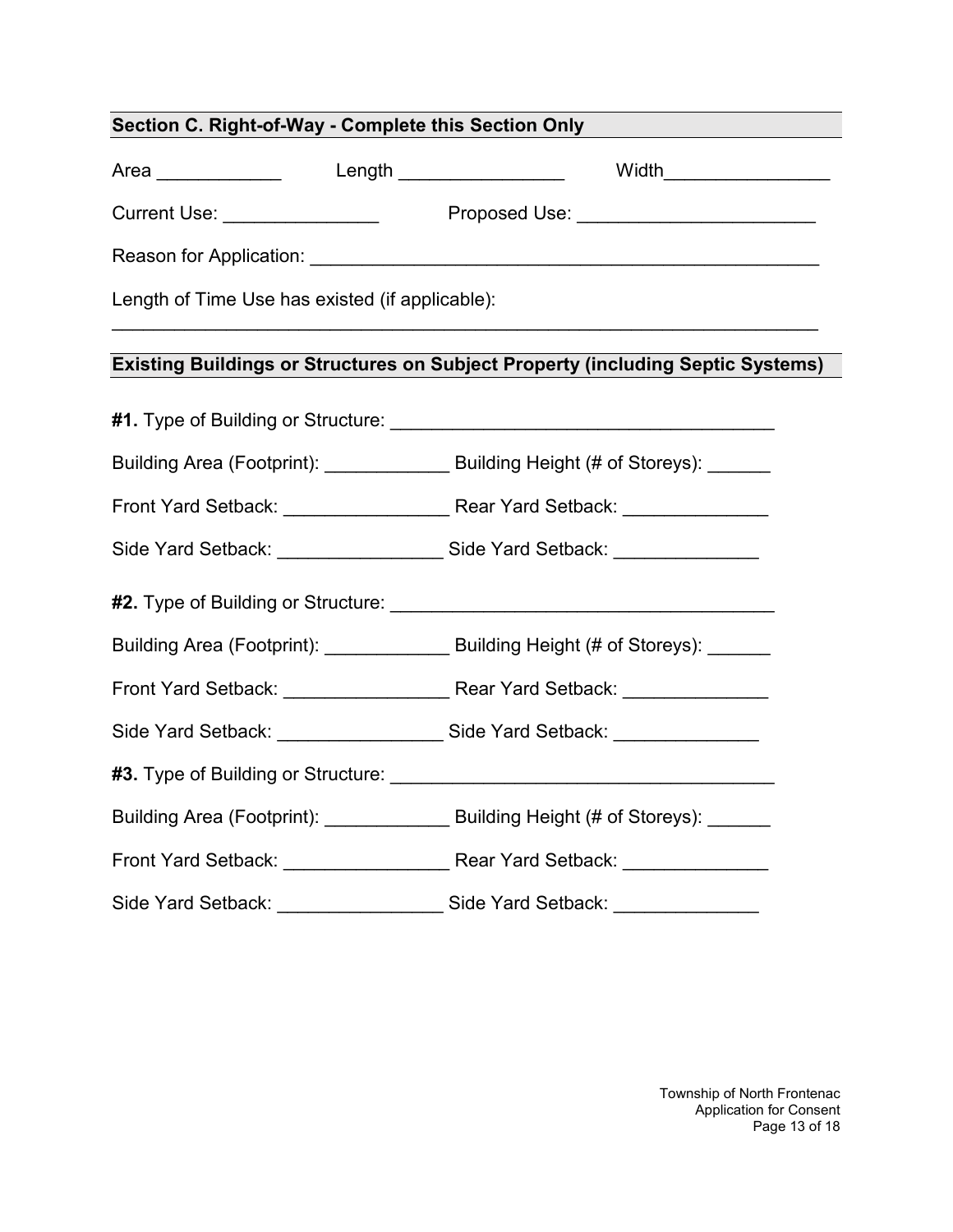| <b>#4.</b> Type of Building or Structure: |                                 |
|-------------------------------------------|---------------------------------|
| <b>Building Area (Footprint):</b>         | Building Height (# of Storeys): |

Front Yard Setback: \_\_\_\_\_\_\_\_\_\_\_\_\_\_\_\_ Rear Yard Setback: \_\_\_\_\_\_\_\_\_\_\_\_\_\_

Side Yard Setback: \_\_\_\_\_\_\_\_\_\_\_\_\_\_\_\_ Side Yard Setback: \_\_\_\_\_\_\_\_\_\_\_\_\_\_

#### **Planning Policies**

**Is this Application consistent with the Provincial Policy Statement? YES NO UNKNOWN**

If the answer is yes, please provide an explanation of how the application conforms or does not conflict with the Provincial Policy Statement?

\_\_\_\_\_\_\_\_\_\_\_\_\_\_\_\_\_\_\_\_\_\_\_\_\_\_\_\_\_\_\_\_\_\_\_\_\_\_\_\_\_\_\_\_\_\_\_\_\_\_\_\_\_\_\_\_\_\_\_\_\_\_\_\_\_\_\_\_\_\_ \_\_\_\_\_\_\_\_\_\_\_\_\_\_\_\_\_\_\_\_\_\_\_\_\_\_\_\_\_\_\_\_\_\_\_\_\_\_\_\_\_\_\_\_\_\_\_\_\_\_\_\_\_\_\_\_\_\_\_\_\_\_\_\_\_\_\_\_\_\_ \_\_\_\_\_\_\_\_\_\_\_\_\_\_\_\_\_\_\_\_\_\_\_\_\_\_\_\_\_\_\_\_\_\_\_\_\_\_\_\_\_\_\_\_\_\_\_\_\_\_\_\_\_\_\_\_\_\_\_\_\_\_\_\_\_\_\_\_\_\_ \_\_\_\_\_\_\_\_\_\_\_\_\_\_\_\_\_\_\_\_\_\_\_\_\_\_\_\_\_\_\_\_\_\_\_\_\_\_\_\_\_\_\_\_\_\_\_\_\_\_\_\_\_\_\_\_\_\_\_\_\_\_\_\_\_\_\_\_\_\_ \_\_\_\_\_\_\_\_\_\_\_\_\_\_\_\_\_\_\_\_\_\_\_\_\_\_\_\_\_\_\_\_\_\_\_\_\_\_\_\_\_\_\_\_\_\_\_\_\_\_\_\_\_\_\_\_\_\_\_\_\_\_\_\_\_\_\_\_\_\_

**Does this Application conform to the County of Frontenac's Official Plan? YES NO UNKNOWN**

If the answer is yes, please provide an explanation of how the application conforms to the County of Frontenac Official Plan?

\_\_\_\_\_\_\_\_\_\_\_\_\_\_\_\_\_\_\_\_\_\_\_\_\_\_\_\_\_\_\_\_\_\_\_\_\_\_\_\_\_\_\_\_\_\_\_\_\_\_\_\_\_\_\_\_\_\_\_\_\_\_\_\_\_\_\_\_\_\_ \_\_\_\_\_\_\_\_\_\_\_\_\_\_\_\_\_\_\_\_\_\_\_\_\_\_\_\_\_\_\_\_\_\_\_\_\_\_\_\_\_\_\_\_\_\_\_\_\_\_\_\_\_\_\_\_\_\_\_\_\_\_\_\_\_\_\_\_\_\_ \_\_\_\_\_\_\_\_\_\_\_\_\_\_\_\_\_\_\_\_\_\_\_\_\_\_\_\_\_\_\_\_\_\_\_\_\_\_\_\_\_\_\_\_\_\_\_\_\_\_\_\_\_\_\_\_\_\_\_\_\_\_\_\_\_\_\_\_\_\_ \_\_\_\_\_\_\_\_\_\_\_\_\_\_\_\_\_\_\_\_\_\_\_\_\_\_\_\_\_\_\_\_\_\_\_\_\_\_\_\_\_\_\_\_\_\_\_\_\_\_\_\_\_\_\_\_\_\_\_\_\_\_\_\_\_\_\_\_\_\_ \_\_\_\_\_\_\_\_\_\_\_\_\_\_\_\_\_\_\_\_\_\_\_\_\_\_\_\_\_\_\_\_\_\_\_\_\_\_\_\_\_\_\_\_\_\_\_\_\_\_\_\_\_\_\_\_\_\_\_\_\_\_\_\_\_\_\_\_\_\_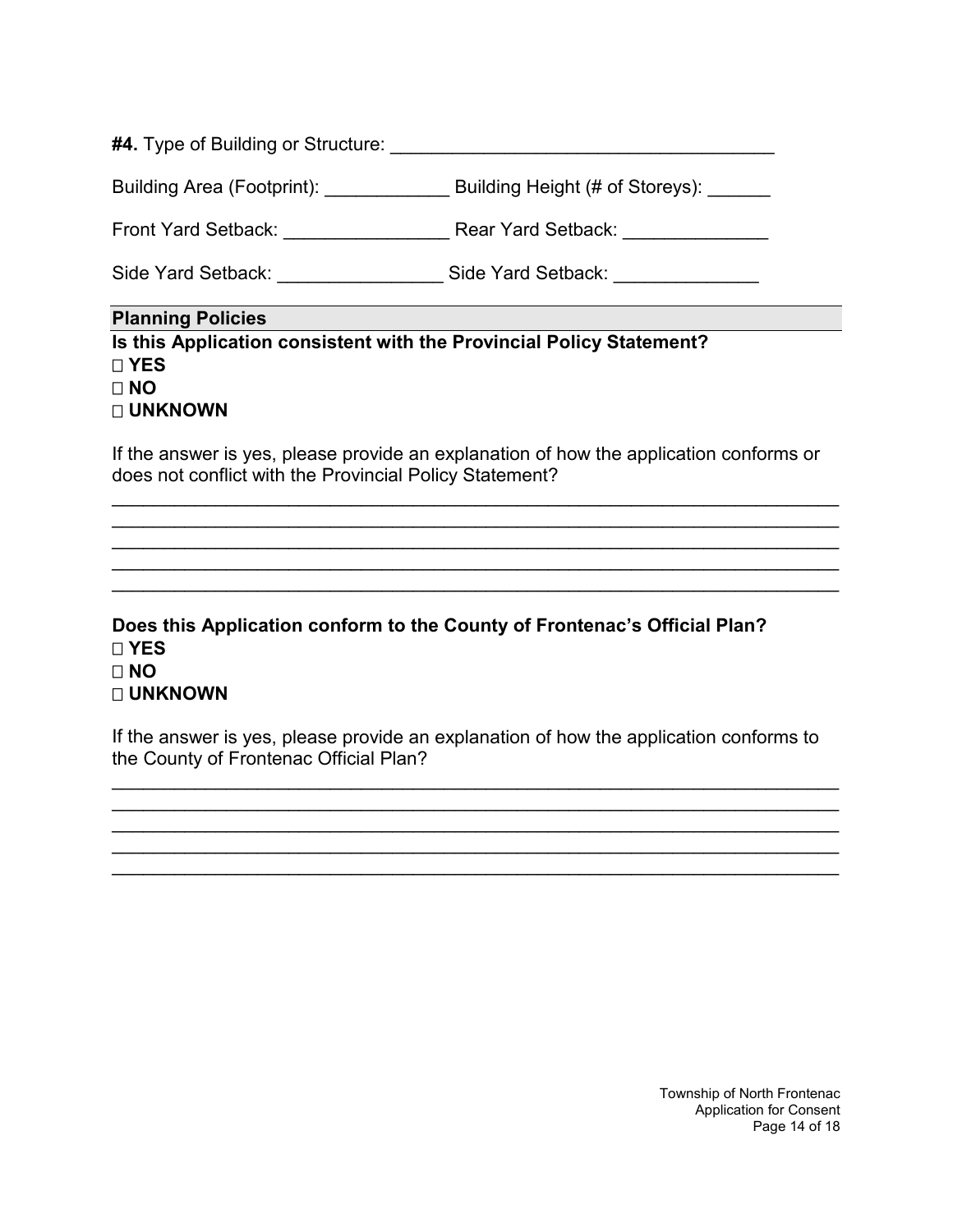#### **Does this Application conform to the Township of North Frontenac's Official Plan? YES NO UNKNOWN**

If the answer is yes, please provide an explanation of how the application conforms to the Township of North Frontenac Official Plan?

\_\_\_\_\_\_\_\_\_\_\_\_\_\_\_\_\_\_\_\_\_\_\_\_\_\_\_\_\_\_\_\_\_\_\_\_\_\_\_\_\_\_\_\_\_\_\_\_\_\_\_\_\_\_\_\_\_\_\_\_\_\_\_\_\_\_\_\_\_\_ \_\_\_\_\_\_\_\_\_\_\_\_\_\_\_\_\_\_\_\_\_\_\_\_\_\_\_\_\_\_\_\_\_\_\_\_\_\_\_\_\_\_\_\_\_\_\_\_\_\_\_\_\_\_\_\_\_\_\_\_\_\_\_\_\_\_\_\_\_\_ \_\_\_\_\_\_\_\_\_\_\_\_\_\_\_\_\_\_\_\_\_\_\_\_\_\_\_\_\_\_\_\_\_\_\_\_\_\_\_\_\_\_\_\_\_\_\_\_\_\_\_\_\_\_\_\_\_\_\_\_\_\_\_\_\_\_\_\_\_\_ \_\_\_\_\_\_\_\_\_\_\_\_\_\_\_\_\_\_\_\_\_\_\_\_\_\_\_\_\_\_\_\_\_\_\_\_\_\_\_\_\_\_\_\_\_\_\_\_\_\_\_\_\_\_\_\_\_\_\_\_\_\_\_\_\_\_\_\_\_\_ \_\_\_\_\_\_\_\_\_\_\_\_\_\_\_\_\_\_\_\_\_\_\_\_\_\_\_\_\_\_\_\_\_\_\_\_\_\_\_\_\_\_\_\_\_\_\_\_\_\_\_\_\_\_\_\_\_\_\_\_\_\_\_\_\_\_\_\_\_\_

#### **Previous Planning Applications**

If known, has the subject land ever been, or is currently, the subject of an Application for:

- **i.** Plan of subdivision (Section 51 of the Planning Act);  $\Box$  Yes  $\Box$  No  $\Box$  Unknown
- **ii.** Consent (Section 53 of the Planning Act);  $\Box$  Yes  $\Box$  No  $\Box$  Unknown
- **iii.** A Previous Minor Variance; □Yes □ No □ Unknown
- **iv.** Site Plan Control Agreement; DYes D No D Unknown
- **v.** Zoning By-law/Official Plan Amendment  $\Box$  Yes  $\Box$  No  $\Box$  Unknown

If yes, indicate the Application type, File Number, Date and any other details:

If the subject land is covered by a Minister's Zoning Order, what is the Ontario Regulation Number? \_\_\_\_\_\_\_\_\_\_\_\_\_\_\_\_\_\_\_\_\_\_\_\_\_\_\_\_\_\_\_\_\_\_\_\_\_\_\_\_\_\_\_\_\_\_\_\_\_\_\_\_\_

#### **Permission to Enter Subject Lands**

Permission is hereby granted to the relevant staff and necessary commenting Agencies to enter the premises subject to this development Application for the purposes of making inspections associated with this Application, during normal and reasonable working hours.

\_\_\_\_\_\_\_\_\_\_\_\_\_\_\_\_\_\_\_\_\_\_\_\_\_\_\_\_\_\_\_\_\_\_\_\_\_\_\_\_\_\_\_\_\_\_\_\_\_\_\_\_\_\_\_\_\_\_\_\_\_\_\_\_\_\_\_\_\_\_

Dated this \_\_\_\_\_\_\_\_\_ day of \_\_\_\_\_\_\_\_\_\_\_\_\_\_\_\_\_\_\_\_\_\_\_\_\_\_\_\_\_\_, 20\_\_.

\_\_\_\_\_\_\_\_\_\_\_\_\_\_\_\_\_\_\_\_\_\_\_\_\_\_\_\_\_\_\_\_\_\_\_\_\_\_\_\_\_\_\_\_\_\_\_

\_\_\_\_\_\_\_\_\_\_\_\_\_\_\_\_\_\_\_\_\_\_\_\_\_\_\_\_\_\_\_\_\_\_\_\_\_\_\_\_\_\_\_\_\_\_\_

(Signature of the property owner)

(Signature of the property owner)

Township of North Frontenac Application for Consent Page 15 of 18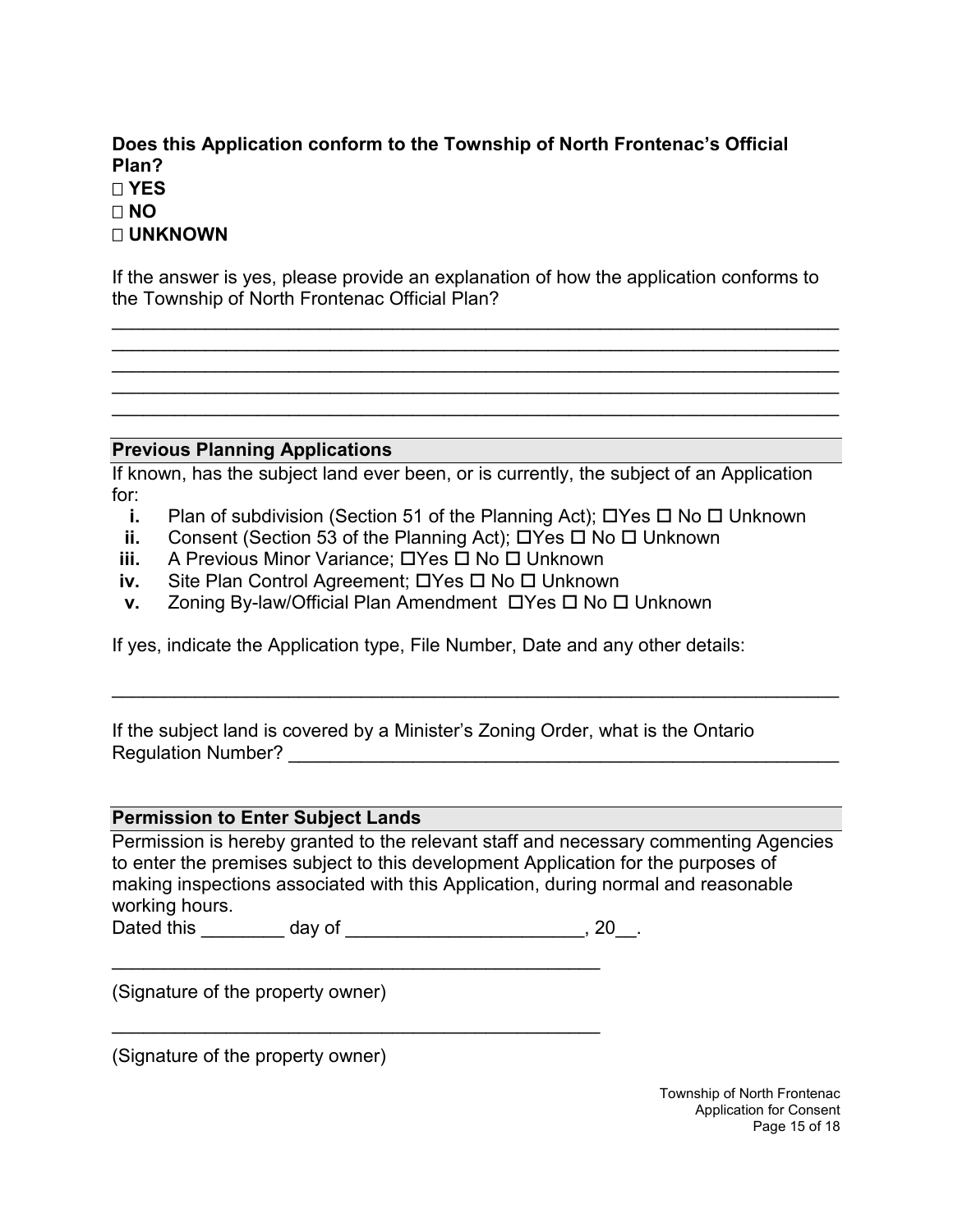#### **Acknowledgement of Additional Requirements**

I/ We, the undersigned, being the registered property owner(s)

\_\_\_\_\_\_\_\_\_\_\_\_\_\_\_\_\_\_\_\_\_\_\_\_\_\_\_\_\_\_\_\_\_\_\_\_\_\_\_\_\_\_\_\_\_\_\_\_\_\_\_\_\_\_\_\_\_\_ of

(Property owner's name(s))

\_\_\_\_\_\_\_\_\_\_\_\_\_\_\_\_\_\_\_\_\_\_\_\_\_\_\_\_\_\_\_\_\_\_\_\_\_\_\_\_\_\_\_\_\_\_\_\_\_\_\_\_\_\_\_\_ (Legal description and/or municipal address)

Hereby acknowledge additional studies and/or legal review may be required by the Township as a part of the review of my/our application. Should the need arise, I/we are responsible for completing the studies as requested in order for the application to be deemed complete.

| Dated this | IV OI<br>uav |  |  |
|------------|--------------|--|--|
|            |              |  |  |

\_\_\_\_\_\_\_\_\_\_\_\_\_\_\_\_\_\_\_\_\_\_\_\_\_\_\_\_\_\_\_\_\_\_\_\_\_\_\_\_\_\_\_\_\_\_\_\_\_\_\_ (Signature of the property owner)

\_\_\_\_\_\_\_\_\_\_\_\_\_\_\_\_\_\_\_\_\_\_\_\_\_\_\_\_\_\_\_\_\_\_\_\_\_\_\_\_\_\_\_\_\_\_\_\_\_\_\_ (Signature of the property owner)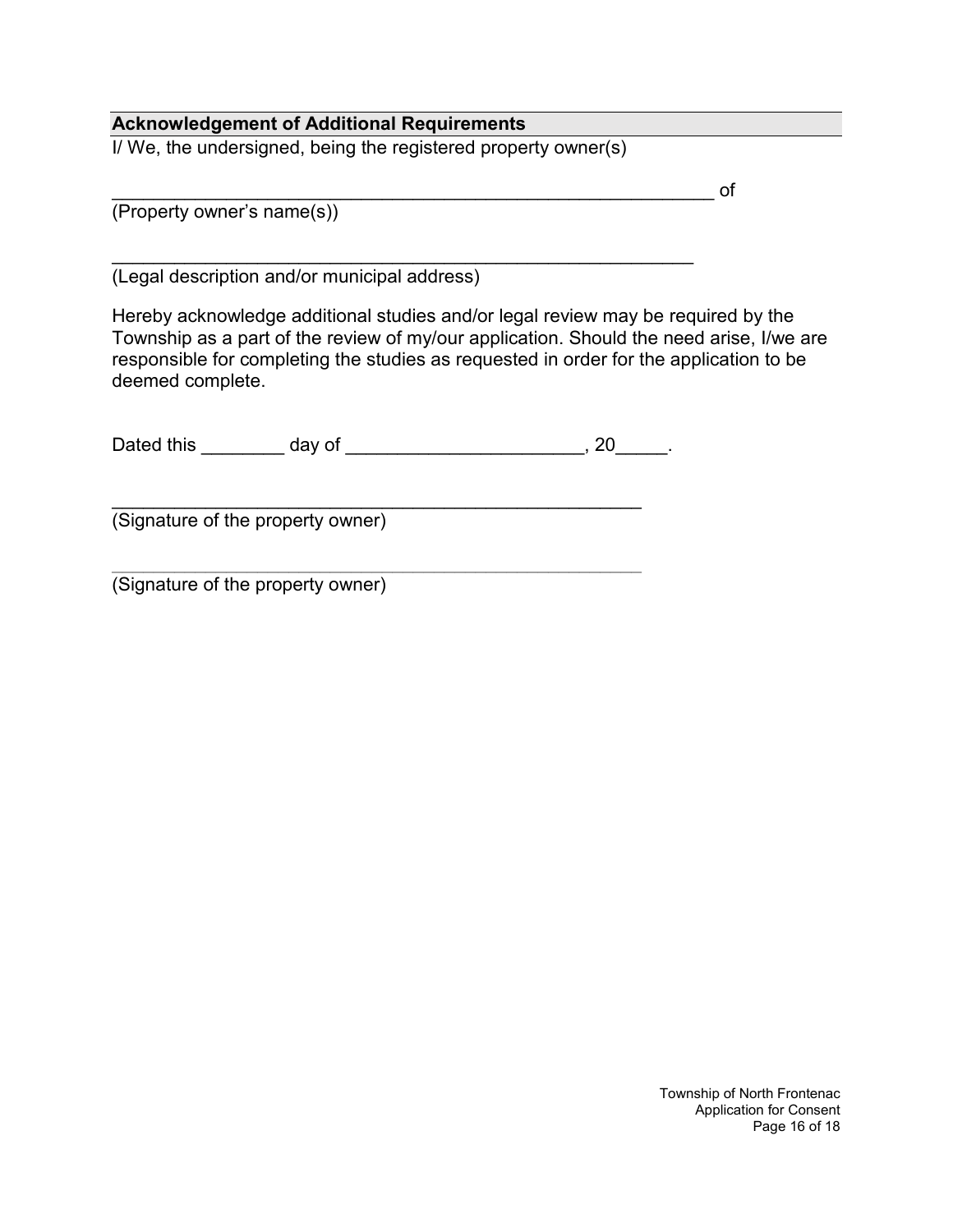#### **Declaration for the Prescribed Information**

 $I/We, \_\_$ 

(Name of Applicants)

 $of$   $\_\_$ 

(Municipality)

do solemnly declare that the information contained in this application is true and that the information contained in the documents that accompany this application is true, and acknowledge that personal information and all other material collected on this form and provided to the municipality as part of this application, including all names, addresses, opinions and comments, is collected under the authority of the Planning Act, R.S.O. 1990, as amended, will be used to assist in making a decision on this matter and will be made available for public disclosure. Please be aware the information collected in this application will be provided in the applicable agenda and posted on the Township's website.

Sworn (or declared) before me in the Municipality of \_\_\_\_\_\_\_\_\_\_\_\_\_\_\_\_\_\_\_\_\_\_\_\_\_\_\_

this \_\_\_\_\_\_\_ day of \_\_\_\_\_\_\_\_\_\_\_\_\_\_\_\_\_\_\_\_\_\_\_\_\_\_\_ 20\_\_\_\_\_\_.

\_\_\_\_\_\_\_\_\_\_\_\_\_\_\_\_\_\_\_\_\_\_\_\_\_\_\_\_\_\_\_\_\_\_\_\_\_\_\_\_ Commissioner of Oaths

\_\_\_\_\_\_\_\_\_\_\_\_\_\_\_\_\_\_\_\_\_\_\_\_\_\_\_\_\_\_\_\_\_\_\_\_\_\_\_\_ Signature of Applicant(s) or Authorized Agent

**Note:** Do not sign until in the presence of the Commissioner of Oaths. You will be required to provide photo identification (i.e. driver's license).

**Notice of Collection** – Personal information collected as a result of this application is collected under the authority of the Municipal Act, the Municipal Freedom of Information and Protection of Privacy Act (MFIPPA), the Planning Act, and all other relevant legislation, and will be used to assist in making a decision on this matter. All personal information (as defined by MFIPPA), including (but not limited to) names, addresses, opinions and comments collected will be made available for public disclosure to members of the public, at a meeting, through requests, and through the Township website. Questions regarding the collection, use, and disclosure of this personal information should be forwarded to the Clerk's Department.

> Township of North Frontenac Application for Consent Page 17 of 18